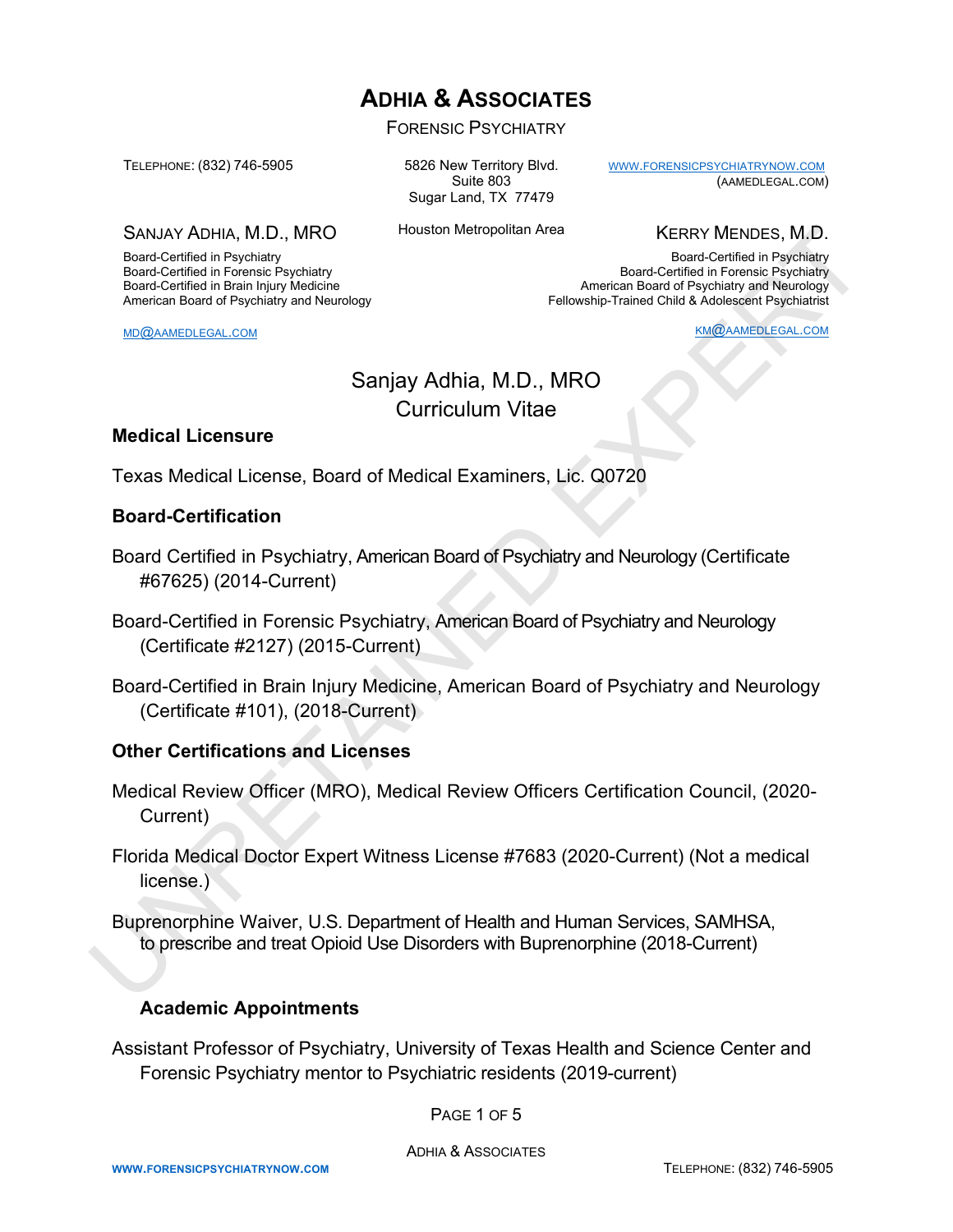Assistant Professor of Psychiatry, University of Texas Medical Branch (UTMB) (2016-2018)

Assistant Professor of Psychiatry, University of Texas Health and Science Center (2012-2013, 2015-2016)

## **Professional Experience**

Sanjay Adhia, M.D., PA and dba Adhia & Associates. Forensic Psychiatrist in private practice individually and with its practice group (2014-Present)

Independent Contractor for Fpamed Forensic Psychiatric Associates, LP (2020-Present)

- Psychiatry Consultant treating brain, stroke and spinal cord injury patients, The Institute of Rehabilitation and Research (TIRR) Memorial Hermann (2019-current)
- Staff Psychiatrist, Avenue 360 Health & Wellness (an FQHC clinic treating the Homeless, LGBTQ, Substance Use Disorders, & those with HIV) (2020-current)

## Previous Positions

Medical Director, PACE Mental Health Clinic, Sugar Land, TX (2018-2019)

- 3Psychiatrist, U.S. District Court, Southern District, Houston, TX (2018-2019)
- Psychiatrist, UTMB-CMC Jester IV Prison Hospital, Richmond, TX (2016-2018)
- Attending Psychiatrist, University of Texas Harris County Psychiatric Center, Competency Restoration Unit, Houston, TX (2015-2016)
- Psychiatrist, Texas State Department of Aging and Disability Services (IDD and Autism), SSLC, Richmond, TX (2014)
- Inpatient Attending Psychiatrist. University of Texas Harris County Psychiatric Center, Houston, TX (2012-2013)

## **Government Appointments**

Appointment to Governor's Advisory Committee to the Texas Board of Criminal Justice on Offenders with Medical or Mental Impairments. Processional Experience<br>
Sanja Adhia & Associates. Forensic Psychiatrist in private<br>
practice individually and with its practice group (2014-Present)<br>
Independent Contractor for Fpamed Forensic Psychiatric Associates, LP (

Appointed and confirmed by the Texas State Senate (2019) Reappointed and confirmed by Texas State Senate (2021) Additional appointment to the Geriatric Sub-Committee

#### **Volunteer**

Physicians for Human Rights – Asylum Network conducting pro-bono IMEs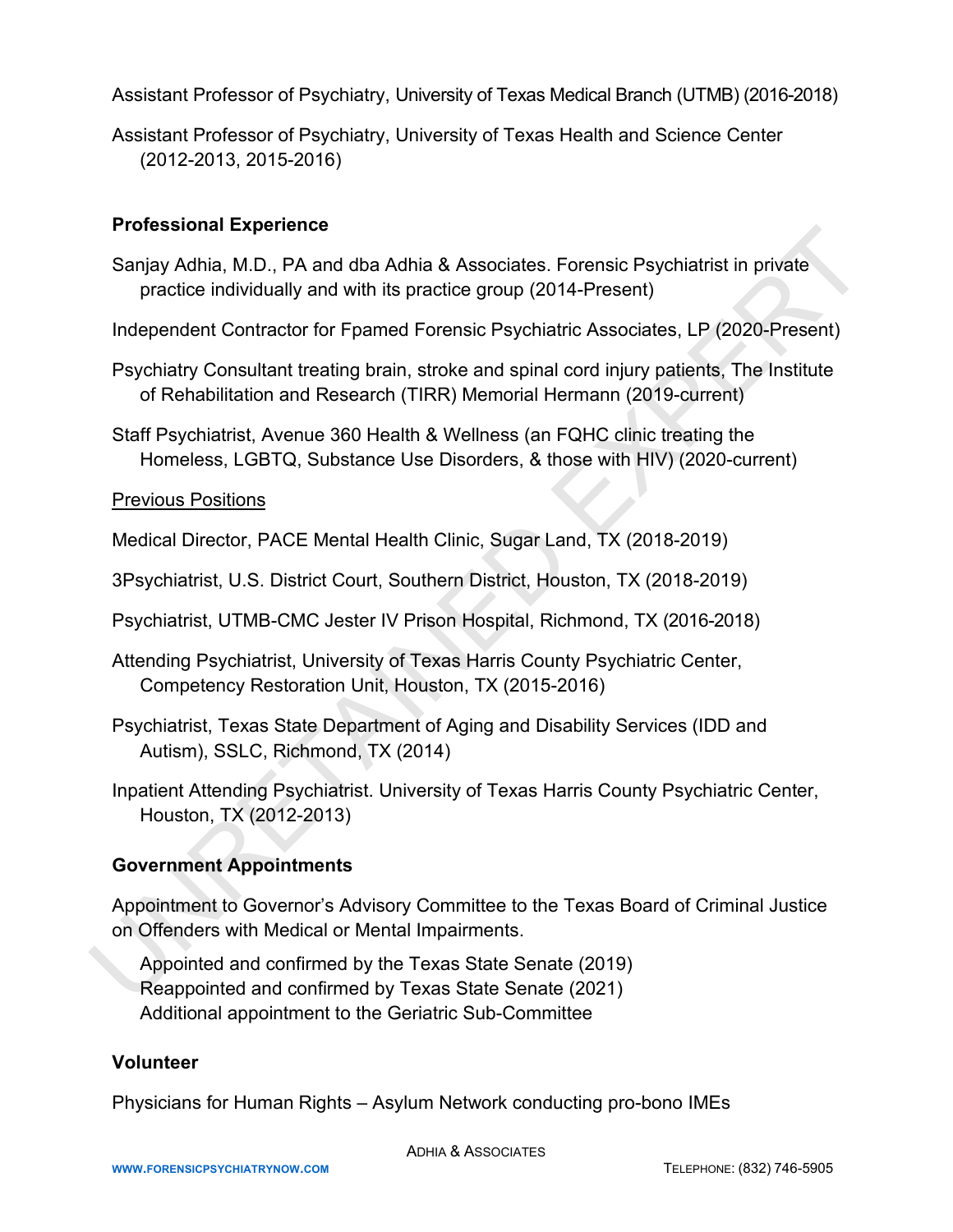DAYA Houston, pro-bono IMEs for Asian victims of domestic abuse

Program for Immigrant & Refugee Child Health, Baylor College of Medicine, pro-bono IMEs

Fort Bend County District Attorney Community Engagement Working Group

## **Professional Affiliations**

American Psychiatric Association American Academy of Psychiatry and the Law; Forensic Neuropsychiatry Committee, Media Committee and Human Rights & National Security Committee International Society for Traumatic Stress Studies Physicians for Human Rights - Asylum Network Brain Injury Association of America **Professional Affiliations**<br>
American Psychiatry Association<br>
American Academy of Psychiatry and the Law, Forensic Neuropsychiatry Committee,<br>
Media Committee and Human Rights & National Security Committee<br>
International S

## **Government Contracts**

U.S. Department of Defense Federal Courts U.S. Federal CAGE, SAM and DUNS

#### **Education**

Forensic Psychiatry Fellowship, Oregon Health & Science University, Portland, Oregon (2014)

Psychiatry Residency, University of Texas HSC, Houston, Texas (2012)

Psychiatry Internship, University of Kansas Medical Center, Kansas City, KS Kansas (2009)

Doctor of Medicine, M.S. Ramaiah Medical College (2004)

#### **Awards and Honors**

Editor-In-Chief of Brain Injury Medicine - Stat Pearls

Ra nked #1, Psychiatry Residency In-Service (PRITE) 2010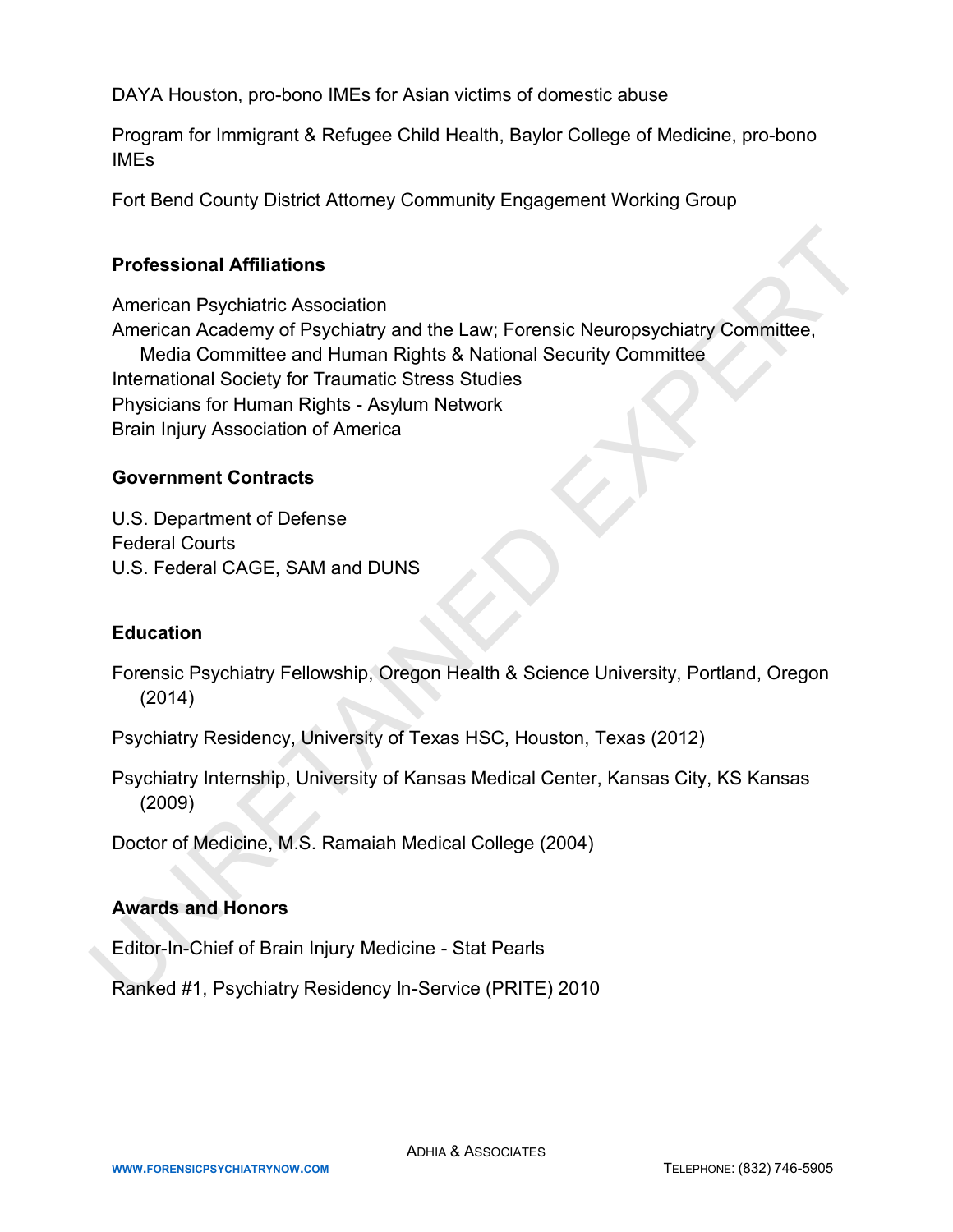#### **Presentations**

- 2012 *Treatment-Resistant Depression* Grand Rounds, University of Texas Health Science Center, 2012, Houston, Texas
- 2014 *Psychiatry 101* Lecture, Willamette University College of Law, Salem Oregon
- 2014 *Introduction to Forensic Psychiatry* Lecture, Willamette University College of Law, Salem, Oregon
- 2015 *Forensic Psychiatry: An Introduction* Resident Lecture, University of Texas Health Science Center, May 2015, Houston, Texas
- 2015 *Civil Forensic Psychiatry* Resident Lecture, University of Texas Health Science Center, May 2015, Houston, Texas
- 2017 *Clinical Decision Making, Non-Emergency Compelled Medications*, 6th International Conference on Forensic Research & Technology, September 2017, Houston, Texas
- 2020 *Forensic Psychiatry: An Introduction* Resident Lecture, University of Texas Health Science Center, July 2020, Houston, Texas
- 2020 *Bad Medicine: Psychiatric Malpractice*, Houston Psychiatric Society, November 2020, Houston, Texas
- 2020 *Bad Medicine: Psychiatric Malpractice*, Resident Lecture, University of Texas Health Science Center, Houston, Texas, December 2020, Houston, Texas

#### **Publications**

- Naras Bhat, M.D., FACP, Sanjay Adhia, How to Reverse and Prevent Heart Disease and Cancer, 1994
- Tyler Durns, MD; Austin W. Blum, MD, JD; and Sanjay G. Adhia, MD, *fMRI in the Courtroom: A (Very Brief) Overview*, American Academy of Psychiatry and the Law Newsletter, Spring 2021 2014 *Introduction to Forensic Psychiatry* Lecture, Willamette University College of Law,<br>
Salem, Oregon<br>
2015 *Forensic Psychiatry*: *An Introduction* Resident Lecture, University of Texas Health<br>
5 Science Center, May 20

#### **Research**

Cedars-Sinai Medical Center Role of Massage on Depression Study, 2006

CHAI Study, Coronary artery disease among Houston Asian Indians, 2005

Carpal Tunnel Glove, Biofeedback and EMG Research, 1996